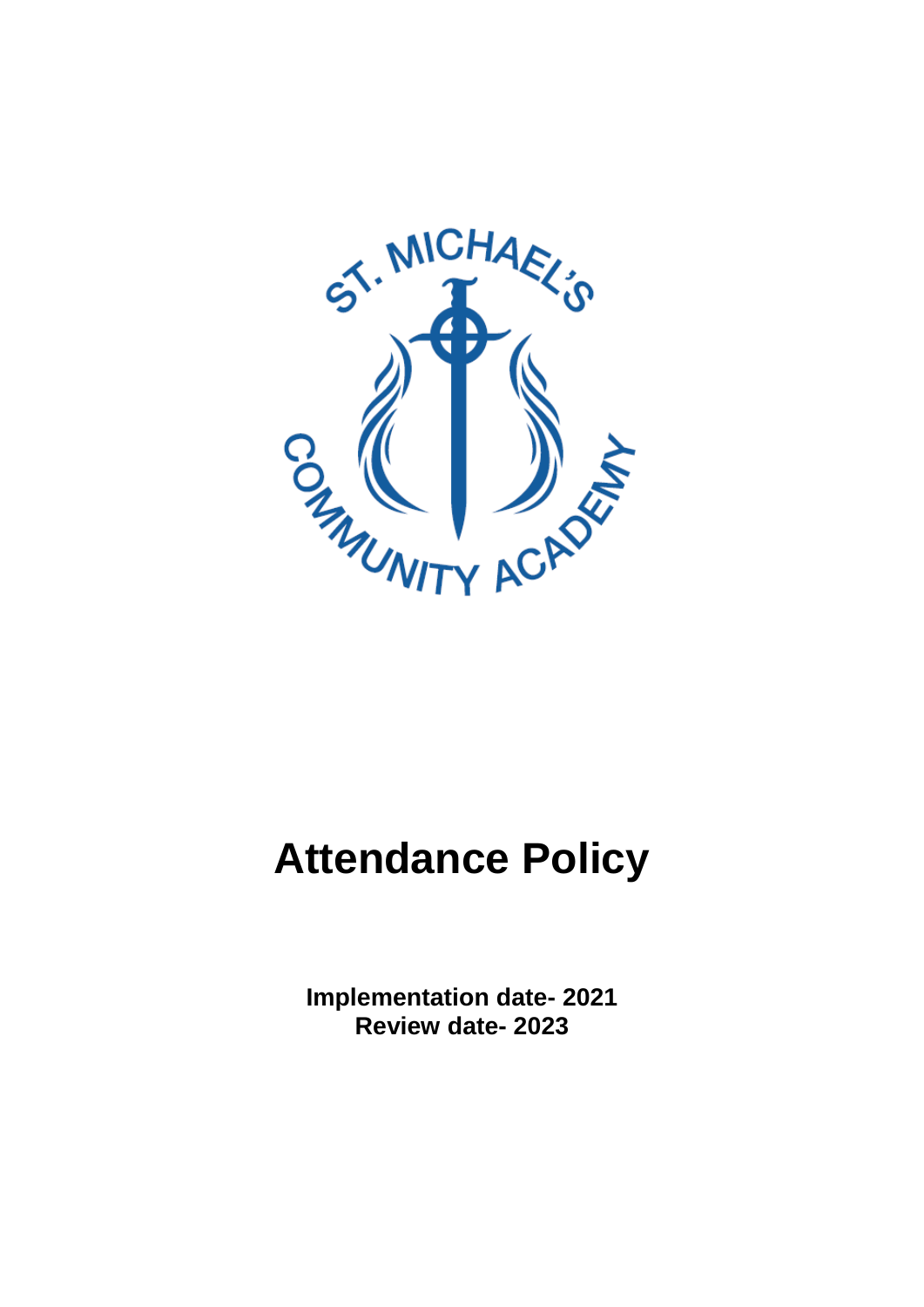# **Attendance Policy**

# **Attendance Policy Statement:**

Good attendance is essential if pupils are to take full advantage of school and gain the appropriate skills, which will equip them for life. It is important to ensure that our most vulnerable pupils are given the same opportunities, which may mean extra support in certain cases.

The school aims to achieve good attendance by operating an attendance policy within which staff, pupils, parents, local community and the Education Welfare Service can work in partnership. The school will monitor attendance and ensure quick and early intervention if a problem is identified.

All staff will encourage good attendance and will liaise with home and partner agencies if this is appropriate. Good attendance will be seen as an achievement in its own right and recognised as such by the school. The attendance policy is based on the premise of equal opportunities for all.

## **Aims:**

St Michael's Community Academy is actively involved in promoting and improving attendance through this policy which aims to:

- To improve the overall percentage of pupil's regular school attendance and achieve annually agreed targets for attendance
- To create a culture in which good attendance is "normality"
- To demonstrate to pupils, parents and staff that the school values good attendance and to recognise that good attendance is an achievement in itself.
- To be consistent in the implementation, both in terms of rewards and sanctions
- To be socially, culturally and educationally inclusive and to value the individual

## **Objectives:**

- To involve the children more in school attendance matters using the School Council and any other initiatives
- To improve communications with parents about regular school attendance and provide translations and interpreters as necessary
- All school staff to continue to take responsibility for children's attendance and make the Family Support Worker aware of any possible problems
- To recognise the importance of the role of class teachers and the Family Support Worker in promoting and monitoring good attendance
- To ensure time and organisation within the school to enable the aims and objectives to be met
- Effective working relationship with the Education Welfare Service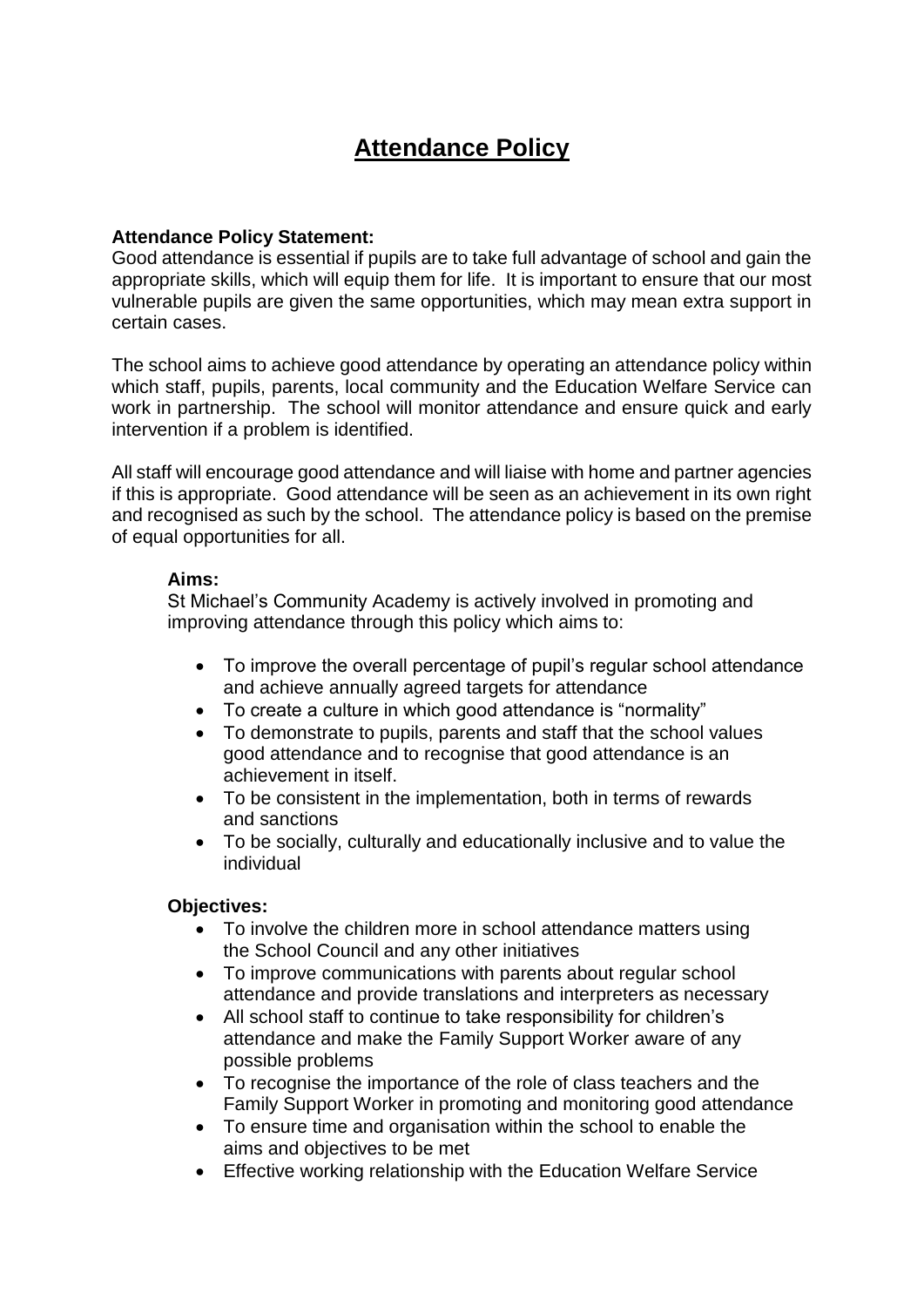and the reporting of half-termly figures to the service

 To be aware of children's social, cultural and religious beliefs and, where possible, take these into consideration with regard to attendance.

# **Targets:**

- To have an effective means of collecting and monitoring attendance information
- To discuss the setting of targets for the school with the Education Welfare Officer
- To ensure such data is available and used effectively by school managers and staff in conjunction with the EWO
- To agree specific targets for classes and the whole school in a context of all known relevant factors
- To write a report for the Governors at the end of each term, detailing all aspects of attendance for that term
- To target resources and implement them where most appropriate and to undertake this within a reasonable time frame
- To keep parents, pupils and Governors informed of policy and practice
- To ensure that the school is aware of government targets which may have been set for some vulnerable groups, such as looked after children or children from certain ethnic origins.

# **The Parents/Carers:**

Parents/carers will be advised of our policy on attendance:

- When children first start at our school
- Through home/school contracts
- Through newsletters
- At parents' evenings/consultations
- In the school prospectus

# **The Children**:

Children will be advised of our policy on attendance:

- In assemblies
- In the classroom during appropriate areas of the curriculum
- Through the school council

## **Procedure:**

- Children or young people are expected to attend school for the full 190 days of the academic year, unless there is a good reason for absence. There are two types of absence:
	- Authorised (where the school approves pupil absence)
	- Unauthorised (where the school does not approve absence)
- It is expected that parents will provide an explanation if the child or young person is absent on the first day the absence occurs. School will be informed of a reason for absence by 9am on the first day of absence and this can be by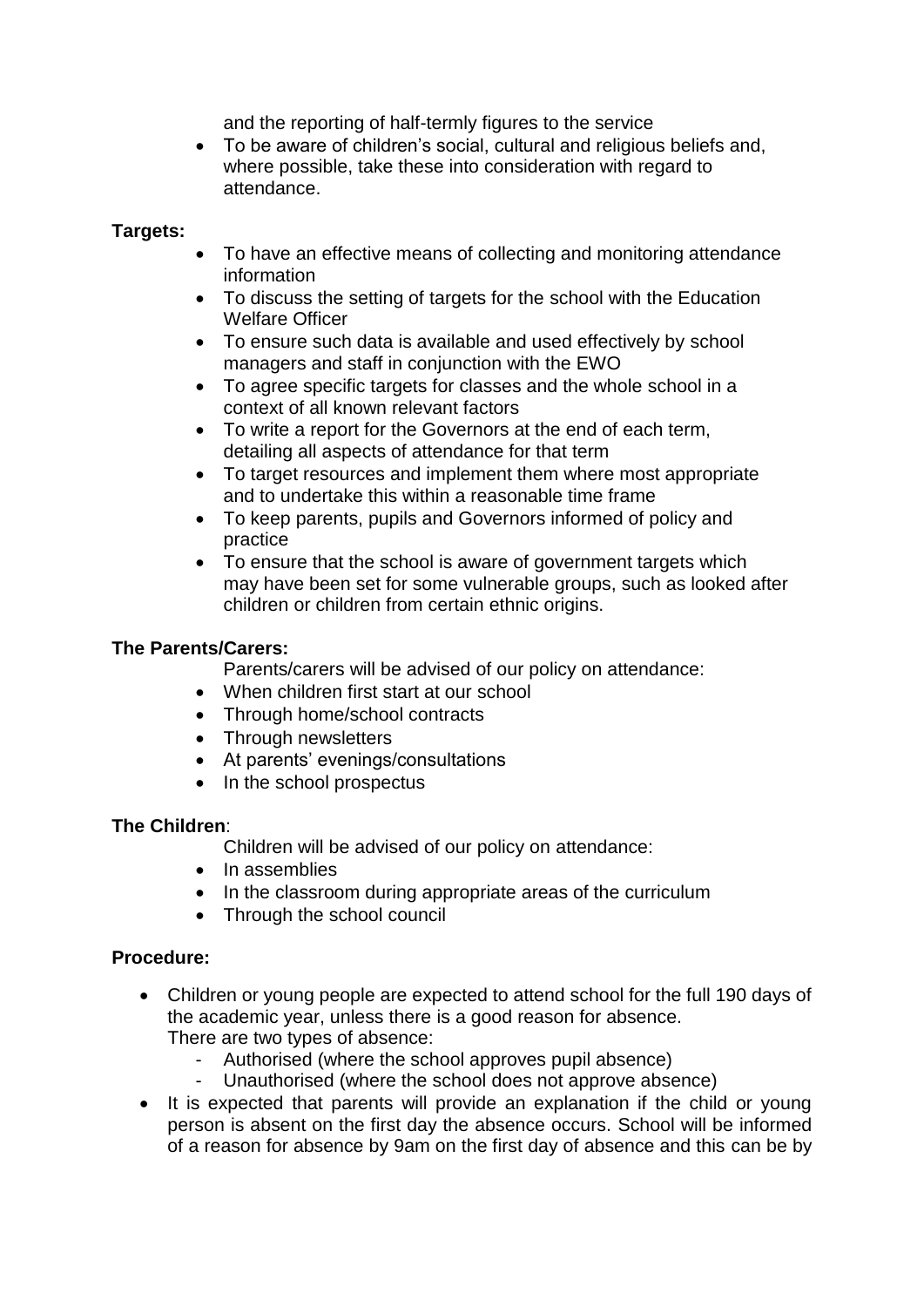letter, telephone, text or personally at the office. School should be updated of any on-going absences on a daily basis.

- If contact, explaining the child or young person's absence, fails to be made by parents or carers, then the school will contact the home by either text message and/or telephone on the initial day
- If absence continues without explanation, school will telephone, send a letter or in some circumstances undertake a home visit.
	- **This contact will be recorded in the register.**
- The Head teacher will regularly remind parents of the importance of good attendance and punctuality
- Children or young people with 100% attendance each term will be rewarded with a certificate and the Attendance cup is awarded to the class with the best attendance weekly.

# **Identification & Referral**

- Identification is made by the class teacher (cause for concern)
- Concerns are passed to the person responsible for contacting parents (Office or Family Support Worker)
- Person responsible will contact parents by letter stating that their child's attendance has deteriorated and that there will be a period of monitoring for two weeks when a significant improvement will be expected.
- Following the letter, there will be two weeks' monitoring of the child or young person's attendance
- If there is no improvement, at this point, a further letter may be sent and parents can be invited in for a meeting
- School may, after two weeks' further monitoring, inform parents that they will refer to the Education Welfare Service
- Reinforce parental duty to ensure full school attendance
- If attendance has improved over the last four weeks, school may continue to monitor attendance
- At this point school would refer to Education Welfare Service if attendance has not improved.
- The referral to the Education Welfare Service will consist of the referral form, copies of all correspondence to parents and a print out of the child or young person's attendance certificate

# **Completing the Register**

- St Michael's Community Academy operates a computerised registration system and the registration commences at 8:45am in the morning and 1:00pm in the afternoon. Morning register closes at 9:00am and afternoon register at 1:15pm. Our Nursery registers are taken at 8:30am for the morning session and 12:30pm for the afternoon session.
- The twice-daily requirement to register pupils can and should be perceived as an opportunity for the school to receive children or young people formally from home, and serve as an introduction to the session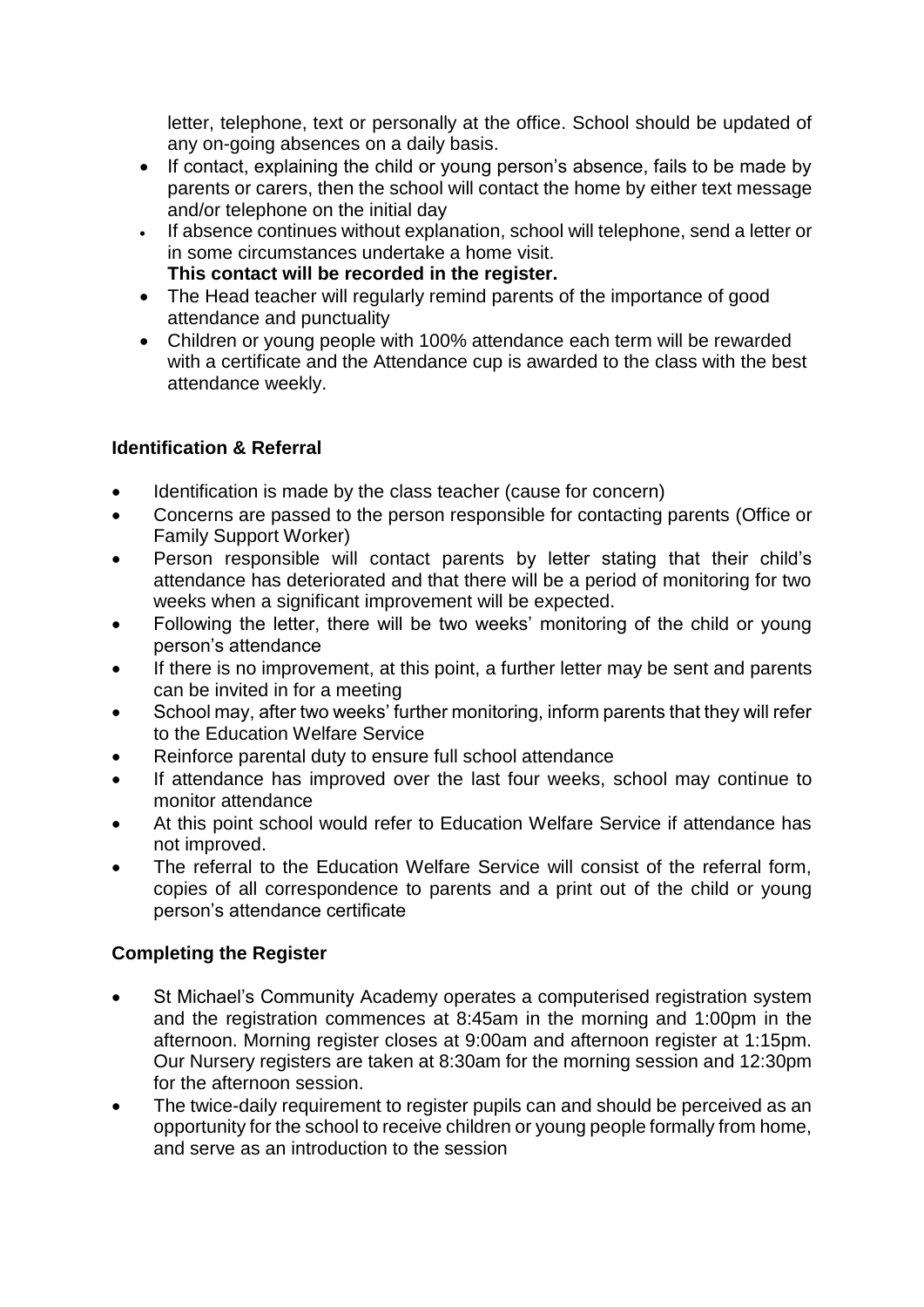- The marking of registers can sometimes become so routine that its importance is lost
- For schools with computerised registers the Governing Body is responsible for registering with the Data Protection Registrar under the Data Protection Act 1998
- Incomplete or inaccurate registers are unacceptable for several reasons. Registers provide the daily record of the attendance of all pupils; they are legal documents **that may be required in a court of law,** for example as evidence in prosecutions for non-attendance at school
- The register should be marked using the symbols advised by DfE

# **Lateness**

The school gates open at 8:35 am and are closed at 8:45am and all pupils are expected to be in school for registration at this time. Morning register closes at 9:00am and afternoon register at 1:15pm

If children arrive after the school gates are closed all parents must bring their children to the main entrance to be separately signed in.

Pupils who are consistently late are disrupting not only their own education but also that of others.

Where persistent lateness gives cause for concern further action may be taken. The Education Welfare Officer can issue a fixed penalty Notice if a child is late (after the register closes) for 10 sessions or more over two consecutive half terms.

# **Leave of Absence (exceptional circumstances) during term time**

The amendements make clear that **Head Teachers may not grant any leave of absence (holiday) during term time unless there are exceptional circumstances.**  The amendments give **parents no entitlement** to take their child out of school for a holiday in term time

The Head teacher and Governing Body will determine what the exceptional circumstances are

- The parent with whom the child resides must apply in writing to the school
- The letter/application must explain the exceptional circumstance surrounding the request for the leave of absence
- The Head teacher will determine whether the exceptional circumstance ruling applies, if not the application will be declined

Should the application be declined and the parent still takes their child on holiday, The school may then follow the option of applying to the Local Authority for a Fixed Penalty Notice to be issued

## **What can parents do to help?**

- Let the school know as soon as possible why your child or young person is away
- Send a note when your child returns to school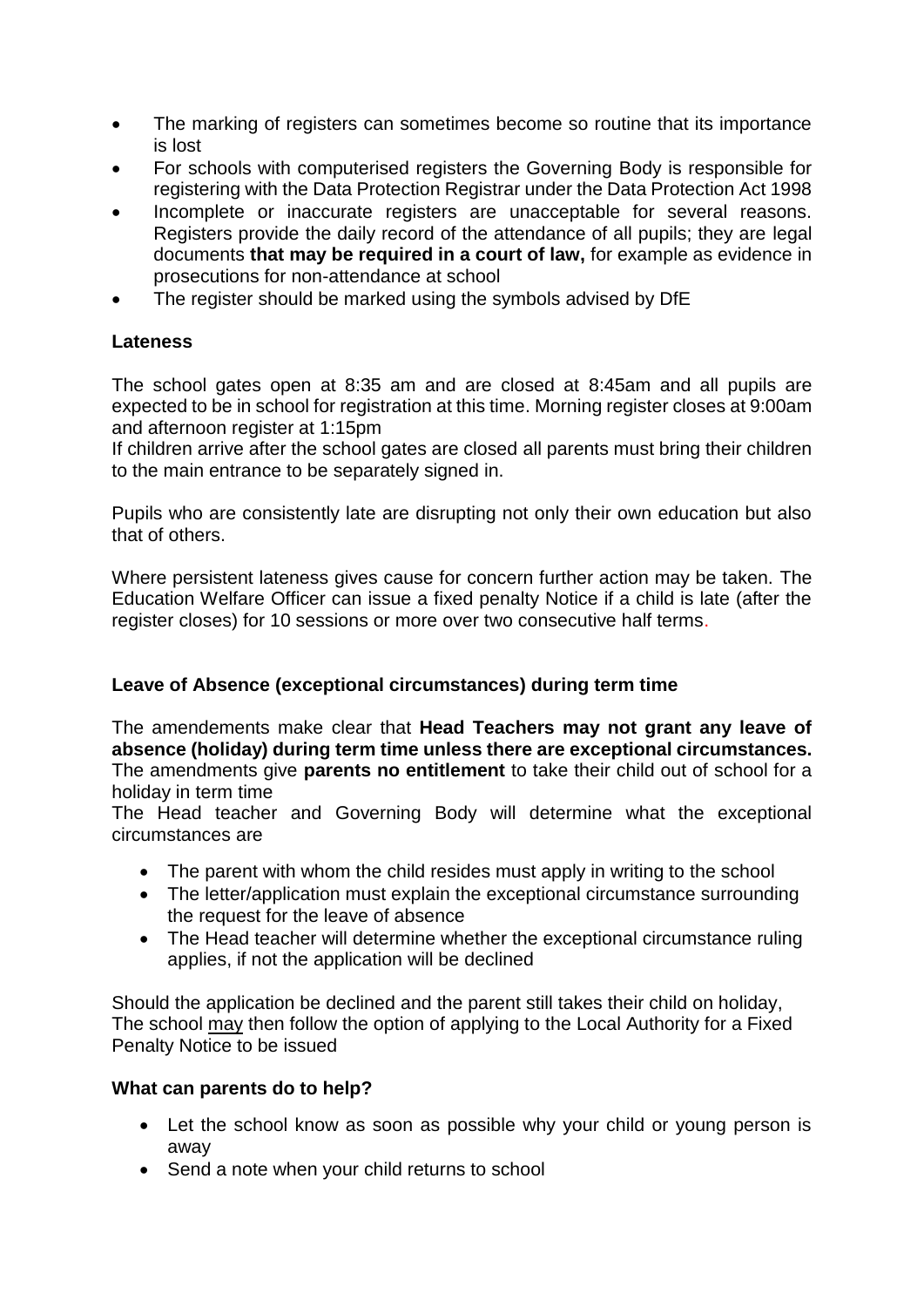- Try to make appointments outside school time
- Do not allow your child to have time off school unless it is really necessary

# **If you are worried about your child's attendance at school what can you do?**

- Talk to your child; it may be something simple
- Talk to the Head teacher and staff at the school
- Talk to the Education Welfare Service

You may contact the Education Welfare Officer, who will work with you and the school to resolve the situation.

**The school aims to have ALL children or young people attending regularly and punctually and parents need to know that should their child fail to attend in this way then the matter will be referred to the Education Welfare Service.**

**Parents need to be aware that St Michael's Community Academy works in cooperation with the Education Welfare Service.**

# **Parents need to be aware that Cheshire East Council in conjunction with Schools are operating Fixed Penalty Notices for non attendance.**

In developing this Attendance Policy we have taken into account the fact that Cheshire East is an ethnically diverse community. The school has incorporated practice, which guards against disadvantaging any sections of the community. Improving the performance of underachieving pupils is a key priority. This aims to improve the attainment of minority pupils across Cheshire East. Schools are aware and take into account the need for all public authorities to re-examine and make changes to their practice in promoting genuine multi-racial partnership.

The school understands the need for on-going communication with parents and pupils regarding this policy, particularly those new to the school.

| <b>Penalties for unauthorised absence</b> |                 |                                      |  |
|-------------------------------------------|-----------------|--------------------------------------|--|
| <b>Timeline</b>                           | One child       | <b>Two children</b>                  |  |
| Paid within 21 days                       | £60 per parent  | £60 per child = $£120$ per<br>parent |  |
| After 21 days and before<br>28 days       | £120 per parent | £120 per child = £240 per<br>parent  |  |

# **PENALTY INFORMATION**